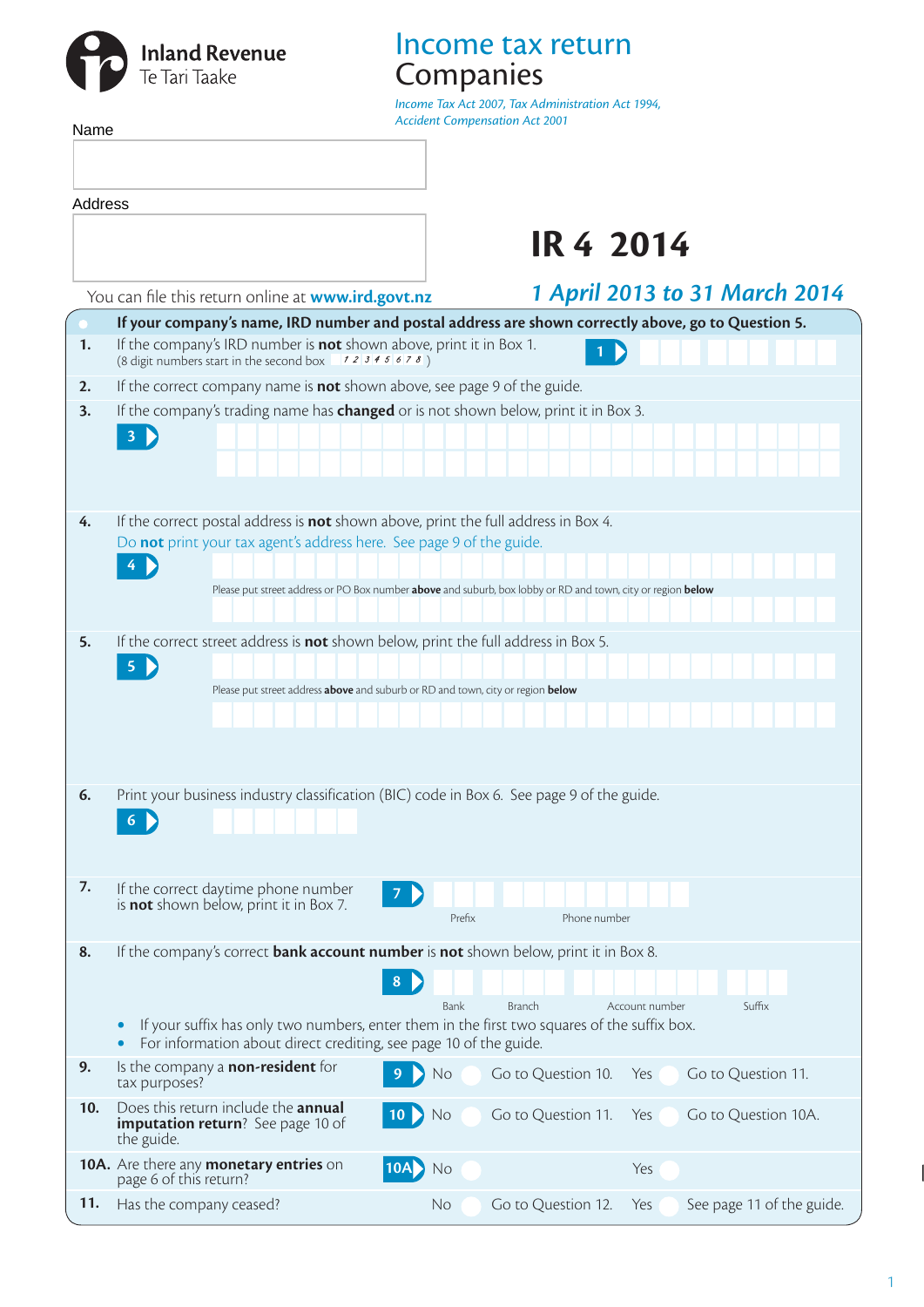### *Income*

|     | 12. Is the company a non-resident entertainer, contractor or a specified agricultural/horticultural/viticultural company?                     |                                                                                                 |
|-----|-----------------------------------------------------------------------------------------------------------------------------------------------|-------------------------------------------------------------------------------------------------|
|     | Go to Question 13.<br>No.                                                                                                                     | Print the total of any taxable income it received.<br>Yes                                       |
|     | Total tax deducted<br>\$<br>12A                                                                                                               | Total gross income<br>$\mathsf{\$}$<br>12B                                                      |
|     |                                                                                                                                               |                                                                                                 |
|     | 13. Did the company have any New Zealand interest paid or credited to it?<br>Go to Question 14.<br>No.                                        | Print the totals below. See page 12 of the guide.<br>Yes                                        |
|     | Total RWT and/or NRWT                                                                                                                         | Total gross interest-if a loss, put a minus sign in the last box                                |
|     | \$<br>13A)                                                                                                                                    | $\mathsf{S}$<br>13B                                                                             |
|     | 14. Did the company receive any New Zealand dividends?                                                                                        |                                                                                                 |
|     | Go to Question 15.<br>No<br>Total dividend imputation credits                                                                                 | Yes<br>Print the totals below. See page 14 of the guide.                                        |
|     | \$<br>14                                                                                                                                      |                                                                                                 |
|     | Total dividend RWT and FDP credits                                                                                                            | Total gross dividends                                                                           |
|     | \$<br>14A                                                                                                                                     | $\overline{14B}$<br>$\mathsf{\$}$                                                               |
|     | 15. Did the company receive any taxable distributions from a Māori authority?                                                                 |                                                                                                 |
|     | Go to Question 16.<br>No<br>Total Māori authority credits                                                                                     | Print the totals below. See page 17 of the guide.<br>Yes<br>Total Māori authority distributions |
|     | \$<br>15A                                                                                                                                     | \$<br>15B                                                                                       |
| 16. | Did the company receive any income from a partnership, estate or trust?                                                                       |                                                                                                 |
|     | Go to Question 17.<br><b>No</b>                                                                                                               | Print the totals below. See page 18 of the guide.<br>Yes                                        |
|     | Total partnership, estate or trust tax credits                                                                                                | Total partnership, estate or trust income-if a loss, put a minus sign in the<br>last box        |
|     | \$<br>16A                                                                                                                                     | <b>16B</b>                                                                                      |
|     | 17. Total tax credits Add Boxes 12A, 13A, 14A, 15A and 16A. Print the total in Box 17A.                                                       |                                                                                                 |
|     | \$<br>17A                                                                                                                                     | Don't include overseas tax paid here.                                                           |
| 18. | Did the company receive any <i>income from overseas</i> ?                                                                                     |                                                                                                 |
|     | Go to Question 19.<br><b>No</b>                                                                                                               | Print the totals below. See pages 19-22 of the guide.<br>Yes                                    |
|     | Total overseas tax paid                                                                                                                       | Total overseas income-if a loss, put a minus sign in the last box                               |
|     | S<br>18AI                                                                                                                                     | $\mathsf{\mathsf{S}}$<br>18B                                                                    |
| 19. | Did the company receive income from <b>business or rental activities?</b> (Do not include any income already shown<br>at Questions 12 to 18.) |                                                                                                 |
|     | Go to Question 20.<br><b>No</b>                                                                                                               | Net profit or loss from business or rental-if a loss, put a minus sign in the last box          |
|     | Print the net profit in Box 19B. See page 23 of the guide. $19B$ $\left\{\right\}$<br>Yes                                                     |                                                                                                 |
| 20. | Did the company pay insurance premiums to any overseas insurer not carrying out business in New Zealand?                                      |                                                                                                 |
|     | Go to Question 21.<br>No.                                                                                                                     | Print the totals below. See page 24 of the guide.<br>Yes                                        |
|     | Total gross premium paid                                                                                                                      | Total taxable premium (10% of the difference between Boxes 20 and 20A)                          |
|     | 20<br>\$                                                                                                                                      | 20B<br>S                                                                                        |
|     | Total gross premium paid to Switzerland                                                                                                       |                                                                                                 |
|     | S<br>20A                                                                                                                                      | Copy the amount in Box 20B to Box 28.                                                           |
| 21. | Did the company receive any other income?                                                                                                     |                                                                                                 |
|     | Go to Question 22.<br>No                                                                                                                      |                                                                                                 |
|     | Yes<br>Attach a note showing the name of the payers<br>and types of income. Print the total in Box 21B.                                       | Total other income-if a loss, put a minus sign in the last box                                  |
|     | See pages 25-27 of the guide.                                                                                                                 | 21B)<br>$\boldsymbol{\zeta}$                                                                    |
|     |                                                                                                                                               |                                                                                                 |
|     |                                                                                                                                               |                                                                                                 |
|     |                                                                                                                                               |                                                                                                 |
|     |                                                                                                                                               |                                                                                                 |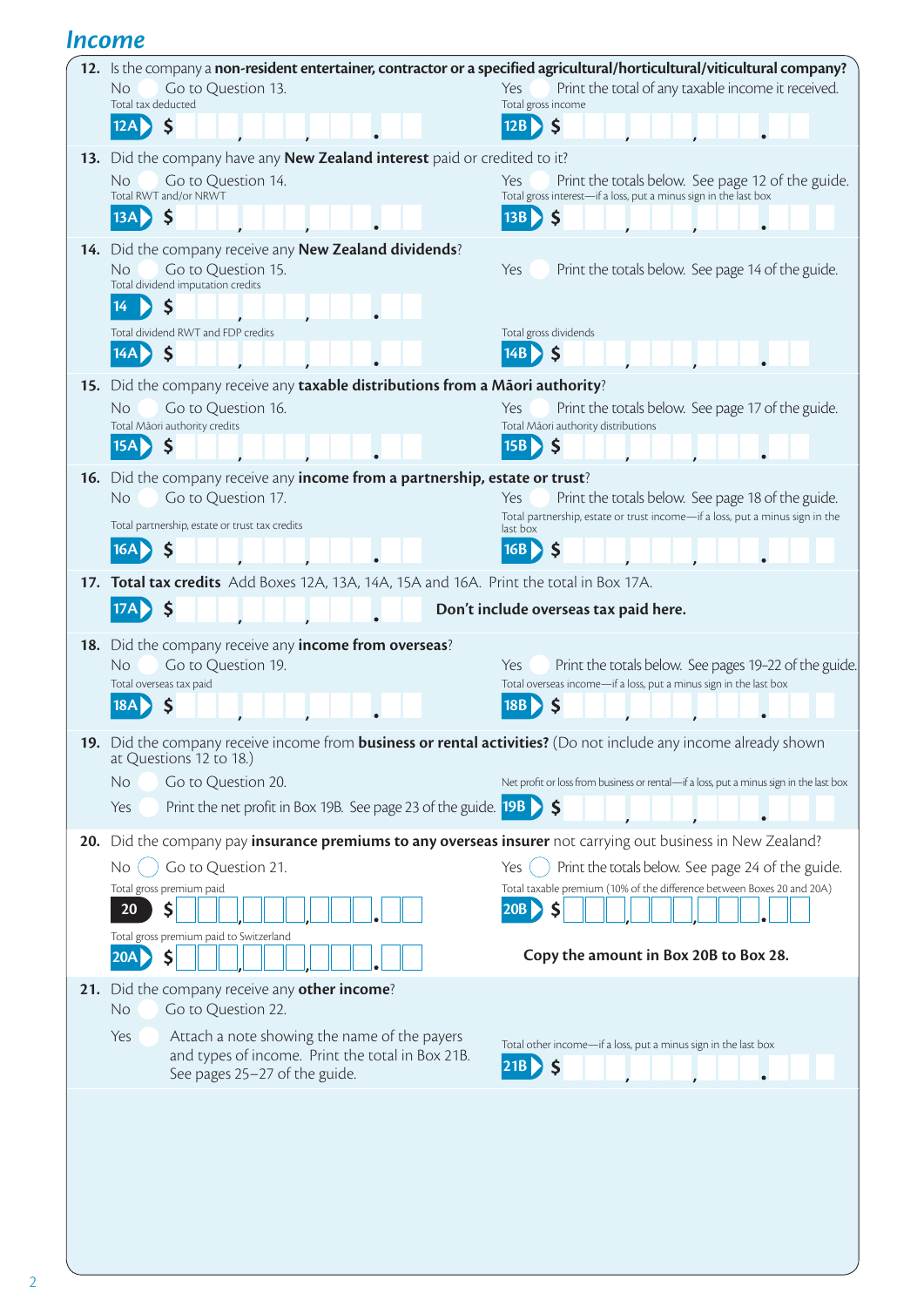#### **22. Total income or net loss before donations** Add Boxes 12B, 13B, 14B, 15B, 16B, 18B, 19B and 21B. Print your answer in Box 22. Total income before donations—if a loss, put a minus sign in the last box **<sup>22</sup> \$ 23.** Did the company make any donations to **donee organisations**? No Go to Question 24. Yes Print the amount here. See page 27 of the guide. Donations made 23B > \$ **\$** – **24. Total income or net loss** Subtract Box 23B from Box 22 and print your answer in Box 24. Total income—if a loss, put a minus sign in the last box **<sup>24</sup> \$ 25.** Can the company claim **net losses brought forward**? No Go to Question 26. Yes Print details here. See page 27 of the guide. Amount brought forward **25A \$** – Amount claimed this year **25B \$** – **26. Total income after net losses brought forward** If you ticked "Yes" at Question 25, see page 29 of the guide. If you ticked "No", copy the amount in Box 24 to Box 26. Total income after net losses—if a loss, put a minus sign in the last box **26 \$ 27.** Did the company have **net losses and/or subvention payments to or from other companies?** No Go to Question 28. Yes Print the details here. See page 29 of the guide. **If the company received net losses or made a subvention payment, put a minus sign in the last box.** Net losses **<sup>27</sup> \$** Subvention payments **27A \$ 28. Taxable income or net loss to carry forward** Offset any amounts in Boxes 27 and 27A against the amount in Box 26. Print your answer in Box 28. Taxable income or loss to carry forward—if a loss, put a minus sign in the last box **28 \$** *Tax calculation* **29. Calculate the tax payable** Copy the total from Box 28 to Box 29A. This is your **taxable income**. **29A \$ <sup>0</sup> <sup>0</sup>** Total tax payable. Work out the tax on taxable income at 28 cents in the dollar. Print your answer in Box 29B. **29B \$** Overseas tax paid. Copy the amount from Box 18A to Box 29C. **29C \$** Subtract Box 29C from Box 29B. If Box 29C is larger than Box 29B, print "0.00" in Box 29D. **29D \$** Calculate the foreign investor tax credit. Print your answer in Box 29E. See page 30 of the guide. **29E \$** Subtract Box 29E from Box 29D. Print your answer in Box 29F. **29F \$** Copy the total imputation credits, if any, from Box 14 to Box 29G. **29G \$** Subtract Box 29G from Box 29F. Print your answer in Box 29H. If Box 29G is larger than Box 29F, print "0.00" in Box 29H and see page 31 of the guide. **29H \$** Copy the total tax credits from Box 17A to Box 29I. **29**I **\$** Subtract Box 29I from Box 29H. Print your answer in Box 29J. This is the **residual income tax**. If Box 29I is larger than Box 29H, the difference is a credit. If Box 29H is larger than Box 29I, the difference is a debit. Print any 2014 provisional tax paid in Box 29K. **29J 29K \$** (Tick one) Credit Debit **\$** If Box 29J is a credit, add Box 29J and Box 29K. Print your answer in Box 29L. This is the refund. **29L \$** If Box 29J is a debit, subtract Box 29K from Box 29J. This is the tax to pay. (Tick one) Refund Tax to pay

If Box 29K is larger than Box 29J, the difference is the refund.

*Income*

3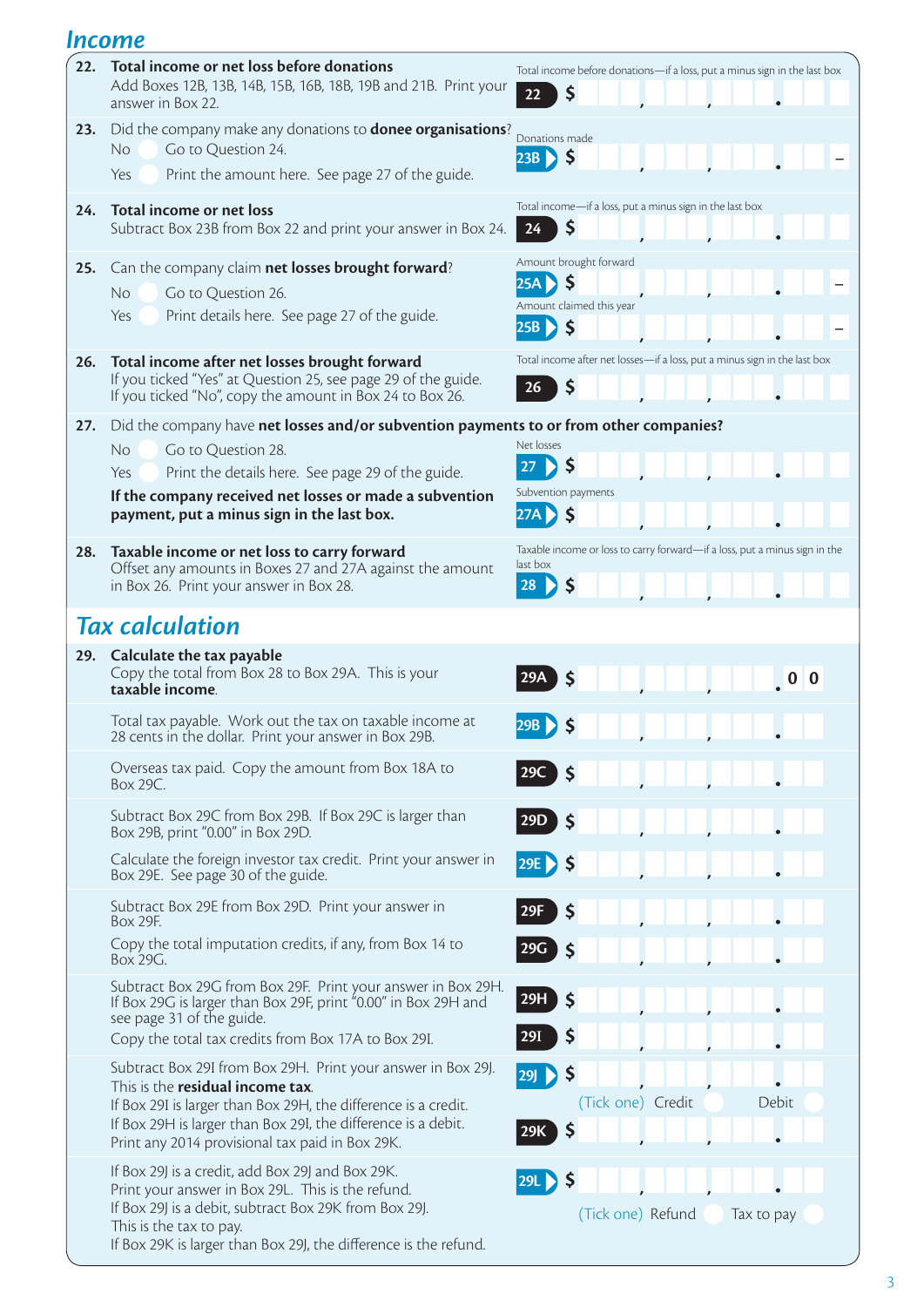## *Refunds and/or transfers*

| 30. | If the company is getting a refund, how do you want it<br>30<br><b>paid?</b> Copy the amount from Box 29L to Box 30.                                                                        |
|-----|---------------------------------------------------------------------------------------------------------------------------------------------------------------------------------------------|
|     | Please transfer the refund to:                                                                                                                                                              |
|     | 2015 provisional tax. Print the amount in Box 30A.<br><b>30A</b><br><b>S</b>                                                                                                                |
|     | Someone else's income tax account. Are you<br>No<br>Yes<br>30B D<br>"associated"? See page 32 of the guide.<br>Their IRD number                                                             |
|     | Name of taxpayer<br>30C  <br>receiving refund                                                                                                                                               |
|     | <b>30D</b><br>Amount<br>Year ended 31 March                                                                                                                                                 |
|     | Other-if you want your refund transferred to another period or tax type, eg, GST, staple a note to the front<br>page of this return explaining the transfer you want.                       |
|     | Subtract Boxes 30A and 30D from Box 30. Print your<br>answer in Box 30E. This is the balance to be refunded.<br>$\mathsf{S}$<br>30E                                                         |
|     | How would you like the balance paid?                                                                                                                                                        |
|     | To the company's bank or other deposit account.<br>We recommend this. Please check the correct account                                                                                      |
|     | number is shown at Question 8.<br>By cheque. Only tick Box 30F if the company's bank<br>30F                                                                                                 |
|     | account details are shown at Question 8 and you now<br>want your refund by cheque.                                                                                                          |
|     | <b>2015 Provisional tax</b>                                                                                                                                                                 |
| 31. | Initial provisional tax liability. Is this the first year the company started to derive assessable income from<br>a taxable activity? See page 34 of the guide.                             |
|     | Go to Question 32.<br>No<br>31                                                                                                                                                              |
|     | Month<br>Year<br>Day<br>Print the start date of the taxable activity in Box 31.<br>Yes                                                                                                      |
| 32. | <b>2015 provisional tax</b> . Print the details below. See page 34 of the guide.                                                                                                            |
|     | Print the option used $(S$ or $E$ or $R)$ in Box 32A.<br><b>32A</b>                                                                                                                         |
|     | Print the company's 2015 provisional tax payable in<br>$32B$ $\left\langle \right\rangle$ \$<br>Box 32B if you're using S or E.                                                             |
|     | <b>Disclosures</b>                                                                                                                                                                          |
| 33. | Have payments been made to non-residents? For example, dividends, interest, management fees, know-how<br>payments, royalties or contract payments for services by non-resident contractors. |
|     | 33<br>Go to Question 34.<br>No<br>Yes<br>Go to Question 33A.                                                                                                                                |
|     | 33A. Was NRWT and/or non-resident contractors withholding tax deducted from all payments?                                                                                                   |
|     | 33A<br>No<br>Yes                                                                                                                                                                            |
| 34. | Has the company calculated CFC or FIF income under Question 18?                                                                                                                             |
|     | Tick "Yes " if additional disclosure is required.<br>34                                                                                                                                     |
|     | No<br>Yes<br>See page 40 of the guide.                                                                                                                                                      |
| 35. | Did the company repurchase, redeem or cancel its shares during the income year?<br>35A \$<br>$35 \triangleright$<br>No<br>Go to Question 36.                                                |
|     | Print the total value of shares repurchased,<br>Yes                                                                                                                                         |
|     | redeemed or cancelled in Box 35A.<br>See page 40 of the guide.                                                                                                                              |
| 36. | Did the company receive any foreign-sourced dividends during the year?                                                                                                                      |
|     | $36 \triangleright$<br>No<br>Go to Question 37.<br>See page 41 of the guide.<br>Yes                                                                                                         |
| 37. | Is the company controlled or owned by non-residents?                                                                                                                                        |
|     | 37<br>No<br>Go to Question 38.<br>See page 42 of the guide.<br>Yes                                                                                                                          |
| 38. | Print the total lowest economic interests of shareholders<br>38<br>$\%$<br>during the income year here. See page 43 of the guide.                                                           |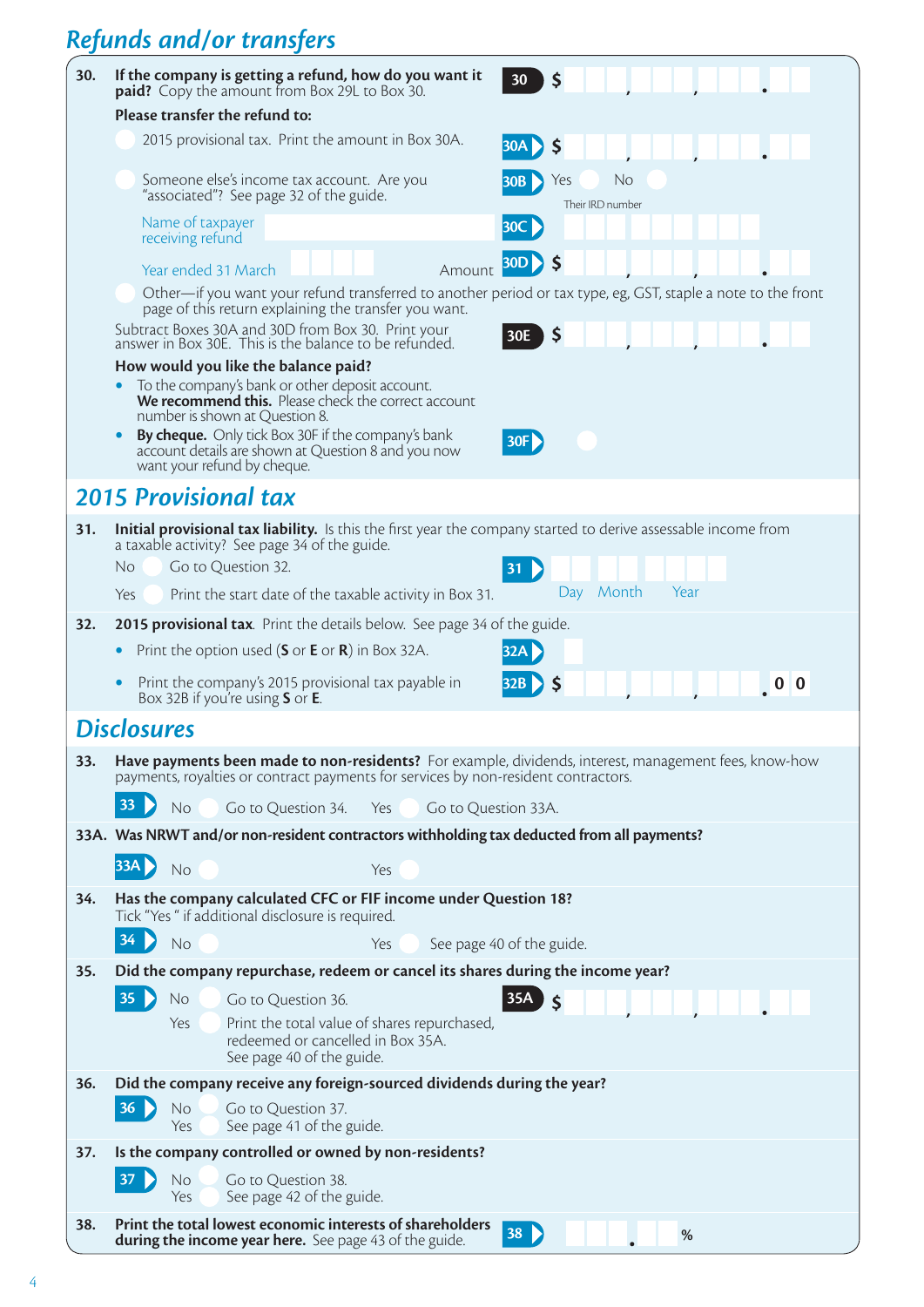